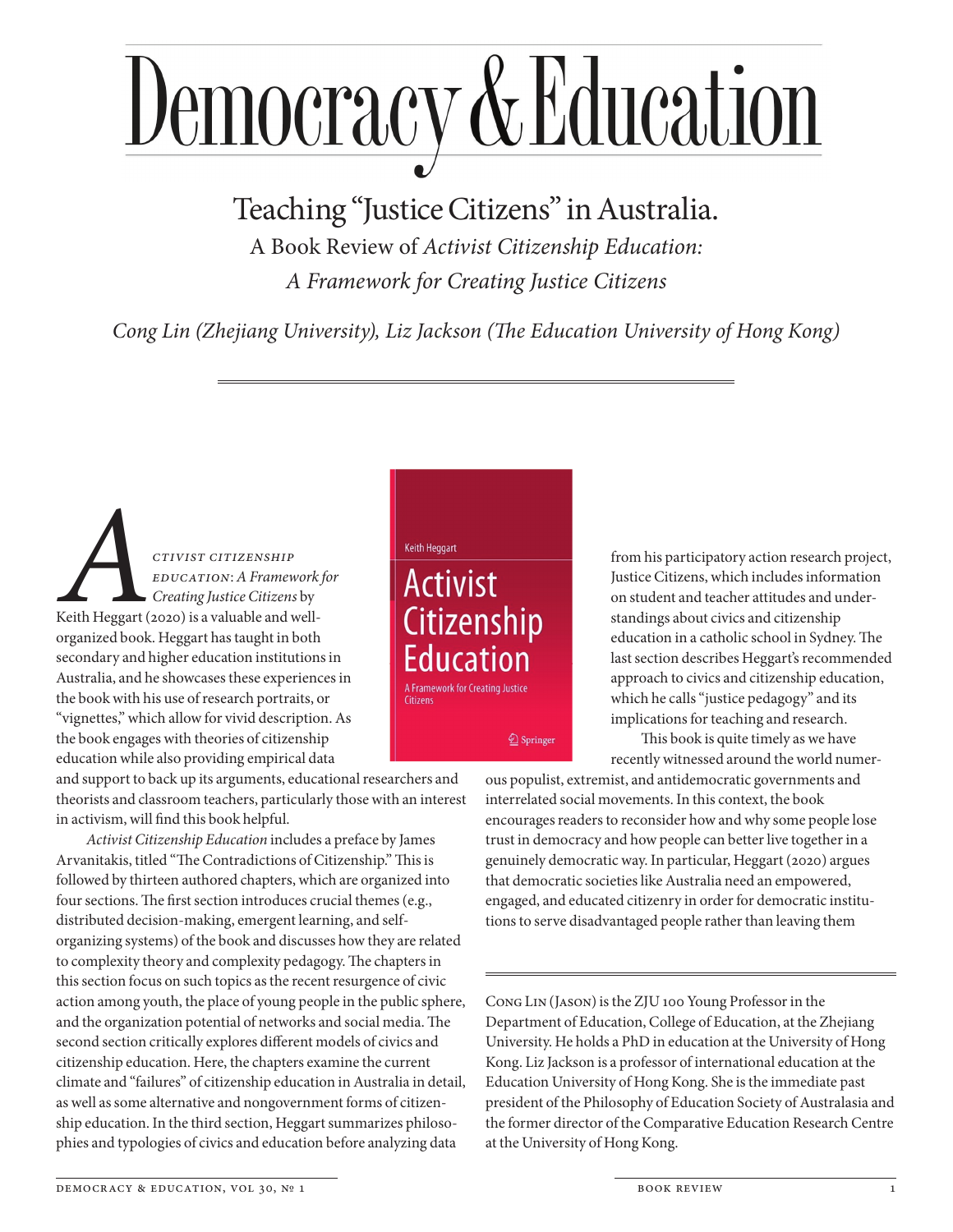behind. Many would agree with this statement, but the question remains of how to cultivate empowered, engaged, educated citizens through civics and citizenship education. Here, Heggart begins by emphasizing that "the problems that citizens are going to be required to face, now and in the future, are complex," and thus, "educational practices should engage with notions of complexity in order to better prepare people for those situations" (p. 5). In relation, Heggart points out that many previous and current civics and citizenship-related educational programs are deemed to fail because they are based on a "thin" approach to civics and citizenship education, which uses a simplistic understanding of citizenship, emphasizes content-based curricula and didactic pedagogy, and is "inadequate to prepare young people to deal with complex and wicked problems" (p. 6). This thin approach, as illustrated in models such as Discovering Democracy and Values Education, is said to be didactic, top-down, and government mandated.

In the book, Heggart (2020) does not just criticize traditional thin frameworks of civics and citizenship education but also argues for his alternative of justice pedagogy. According to Heggart, justice pedagogy is based on complexity theory (i.e., it is selforganizing and has distributed decision-making and emergent learning), and it provides for a "thicker" approach to citizenship education that can foster "new structures and contexts that will encourage the flourishing of a more equitable and empowering pedagogical space" (p. 225). Justice pedagogy has six core features, which he also elaborates in detail: student-led learning, actionoriented learning and participation, experiential education, school community partnerships, critical literacy, and advocacy for systemic change. These six features interact with each other, and the resulting interactions affect the concept of justice pedagogy as a whole. Heggart applies these features to his Justice Citizens project to provide an illuminating example of the potential of his recommended approach.

Heggart (2020) acknowledges that justice pedagogy is influenced by some other thick approaches to civics and citizenship education, including school-community partnerships, action research projects, critical pedagogy, social justice pedagogy, reconciliation education, and social media–based programs. However, he differentiates justice pedagogy from these other approaches by noting that justice pedagogy extends and develops the other approaches in important ways by foregrounding the notion of justice as central, having a more wide-ranging scope, and being more structured. For example, Heggart says that justice pedagogy is more effective than critical pedagogy because it goes beyond the Frankfurt School of critical theory and connects it with new theoretical perspectives (i.e., complexity theory and complexity pedagogy).

*Activist Citizenship Education* has several strengths. Heggart's (2020) point about changing conceptions of citizenship is important. In today's world where many people (especially young people) are dissatisfied with the state of democracy and their representatives while the landscape of civic engagement is changing, the traditional Western political liberal framing of citizenship (i.e., being a member of a political community) is arguably out-of-date.

New forms of citizenship have developed in this context that can more effectively respond to the challenges faced in liberal democracies. According to Heggart, these new forms "often privilege direct action and participation over representation and are more global in their outlook than limited to nationalist concerns"; he further classifies them as "active," "global," and "justice-oriented" (pp. 2–3). The concept of active citizenship is reflected in the activities of young people involved in social movements, as illustrated in recent years in Australia, the United States, and Hong Kong, who believe that they should not rely on older people to solve their problems. In relation, Heggart believes that active citizenship makes sense of the dual interpretations of young people's participation in society, as they are seen simultaneously as ignorant and apathetic and informed and engaged. Heggart's trust in young people is compellingly elaborated here; we agree that the development of greater trust in youth across societies is essential today.

Heggart (2020) also reminds us of the dangers of blindly trusting social media. As he writes, social media is neither "objectively neutral or accessible," nor "the universal panacea for democratic participation" (p. 3). New approaches to using social media have been fundamental in many recent social movements worldwide, such as Black Lives Matter and the Hong Kong Umbrella Movement. Social media is useful in that it can deliver information quickly and gather a large number of people efficiently. However, there are some important risks involved with using social media. In particular, its capacity to unnecessarily intensify social and political polarization should also be seriously considered in thinking about social media more holistically. In this sense, Heggart invites us to join a timely and vital discussion on social media's "role and efficacy and what that means for civics and citizenship education as a whole" (p. 3).

Despite the insights of this text, there are also some points in the book that have led us to further questions. Heggart (2020) states that his justice pedagogy, though "familiar to any progressive or humanist educator, or, indeed, critical pedagogues," can "avoid some of the philosophical and theoretical cul-de-sacs that have trapped critical pedagogues and citizenship scholars" (p. 8). This statement is fundamental to his proposal "to replace the terminology of citizenship education with the term 'justice pedagogy'" (p. 206). However, it is not entirely clear from the book what these cul-de-sacs are and how justice pedagogy can avoid them in reality. For example, the differences between "student-centered" critical pedagogies and "student-led" justice pedagogy are difficult for us to decipher in a practical context (p. 8). Are the differences between these two terms merely a matter of word choice? More empirical evidence to showcase the difference these distinctions make could be helpful for readers. Similar ambiguity exists in the book's explanation of the differences between Heggart's approach and progressive philosophies of education. Heggart is skeptical about critical pedagogies and progressive philosophies, but his understandings of them do not seem particularly consistent with those of their proponents. Thus, his criticisms and usage of terms related to critical pedagogies and progressive philosophies of education may confuse some readers.